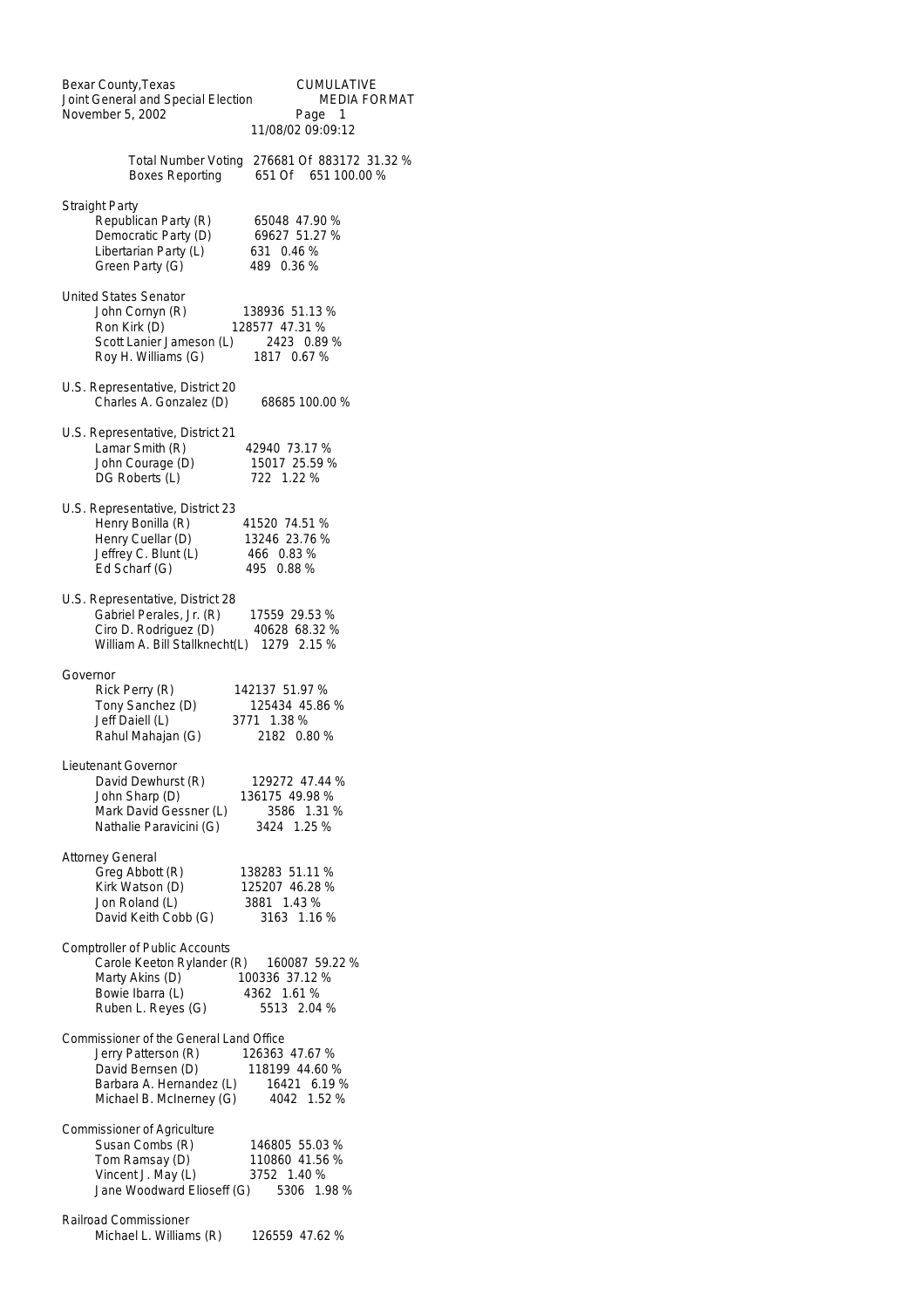Sherry Boyles (D) 125064 47.07 % Nazirite R. Flores Perez (L) 10329 3.88 % Charles L. Mauch (G) 3761 1.41 %